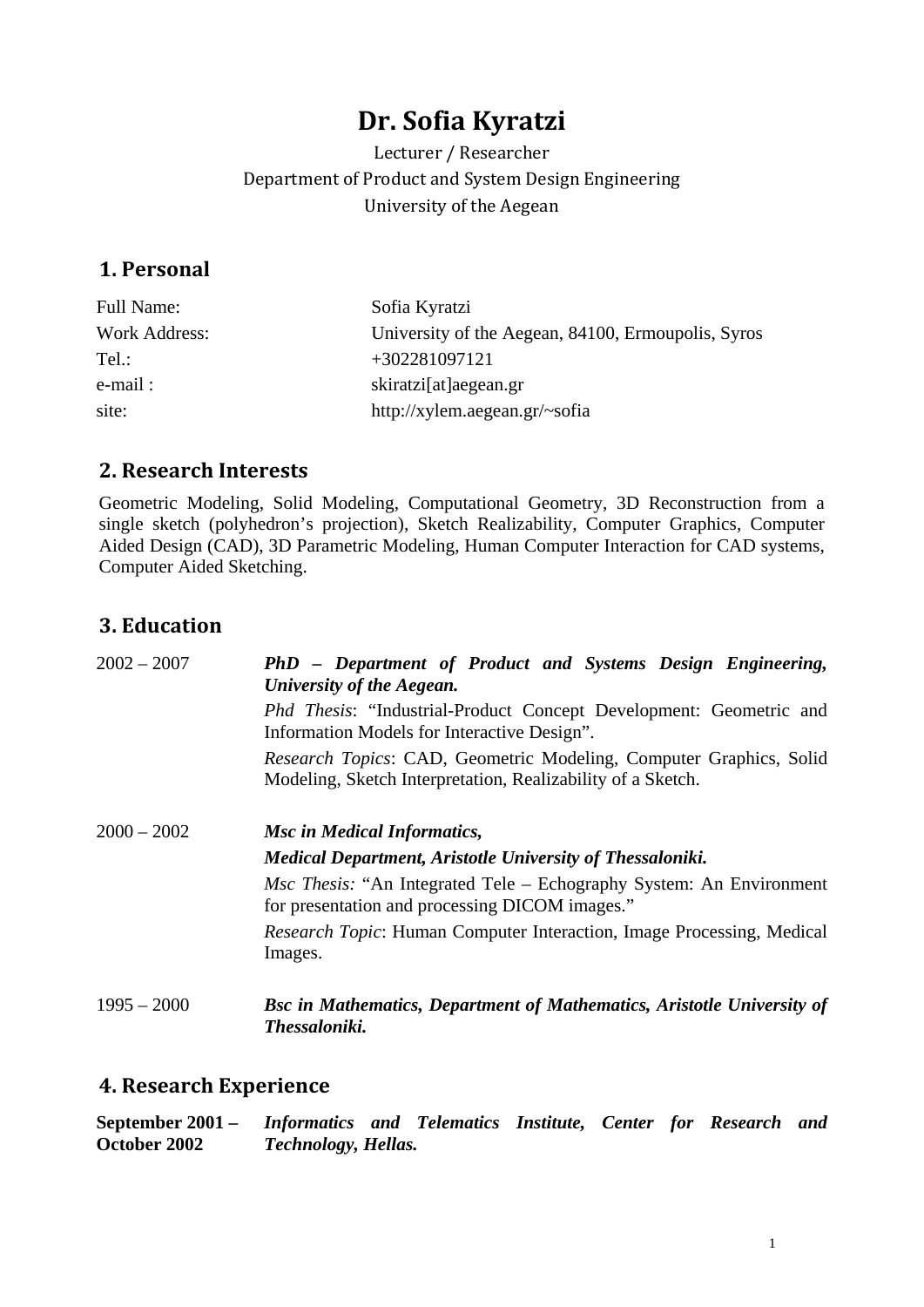■ Research Project: OTELO (IST-2001-32516, mObile Tele-Echography using an ultra-Light rObot).

*Research Topics*: Image Processing, Design and Development of Graphical User Interface, Medical Images.

#### **November 2002 – today** *University of the Aegean – Department of Product and Systems Design Engineering.*

- EUREKA SPSF: "A Virtual Reality Environment for Furniture Presentation".
- F-JEWEL: Parametric CAD system for the reconstruction of traditional jewels".
- Functional specifications of a computer-aided design system for garments (S.C. Prof. Ν. Sapidis).
- Design and Prototyping of industrial products (S.C. Prof. Ν. Sapidis).

# **5. Academic Experience**

| February $2006$ –<br>today        | <b>Instructor</b> – Department of Product and Systems Design Engineering,<br>University of the Aegean.                                                               |  |  |
|-----------------------------------|----------------------------------------------------------------------------------------------------------------------------------------------------------------------|--|--|
|                                   | Undergraduate Courses: Introduction to Computer Aided Design,<br>Engineering Drawing, Multimedia Design and Technology, Computer<br>Aided Design, Computer Graphics. |  |  |
|                                   | <i>Postgraduate Courses:</i> Introduction to Computer Aided Design,<br>Computer Based Design and Analysis.                                                           |  |  |
| November $2002 -$<br>January 2006 | Instructor under the Scholarship Program "Iraklitos: Research<br>Scholarships in the University of the Aegean".                                                      |  |  |
|                                   | Undergraduate Courses: Product and Systems Development Methods,<br>Computer Graphics, Introduction to Computer Aided Design.                                         |  |  |
|                                   | Postgraduate Courses: Computer based Design.                                                                                                                         |  |  |
| November $2002 -$<br>January 2004 | <b>Instructor</b> – Department of Product and Systems Design Engineering,<br>University of the Aegean.                                                               |  |  |
|                                   | Undergraduate Courses: Product and Systems Development Methods,<br>Introduction to Computer Aided Design.                                                            |  |  |

#### **6. Research Publications**

#### *Publications in International peer-reviewed Scientific Journals*

**(J1) Improved computational tools for concept development based on sketches and advanced CAD**, N. Sapidis, S. Kyratzi and P. Azariadis, *Computer-Aided Design and Applications*, *2(6)*, *pp. 707-716*, 2005.

**(J2) Extracting a Polyhedron from a Single-View Sketch: Topological Construction of a Wireframe Sketch with Minimal Hidden Elements**, S. Kyratzi, N. Sapidis, *Computers & Graphics, 33(3), pp. 270-279, 2009*.

**(J3) From Sketch to Solid: An Algebraic Cross-Section Criterion for the Realizability of a Wireframe Sketch**, S. Kyratzi, N. Sapidis, *Computing, 86(2-3), pp. 219-234, 2009*.

**(J4) 3D Object Modeling using Sketches**, S. Kyratzi, N. Sapidis, *Information Resources Management Journal (IRMJ), 24(4), pp. 27-49,* 2011.

**(J5) Realizability of a Sketch: An Algorithmic Implementation of the Cross-Section**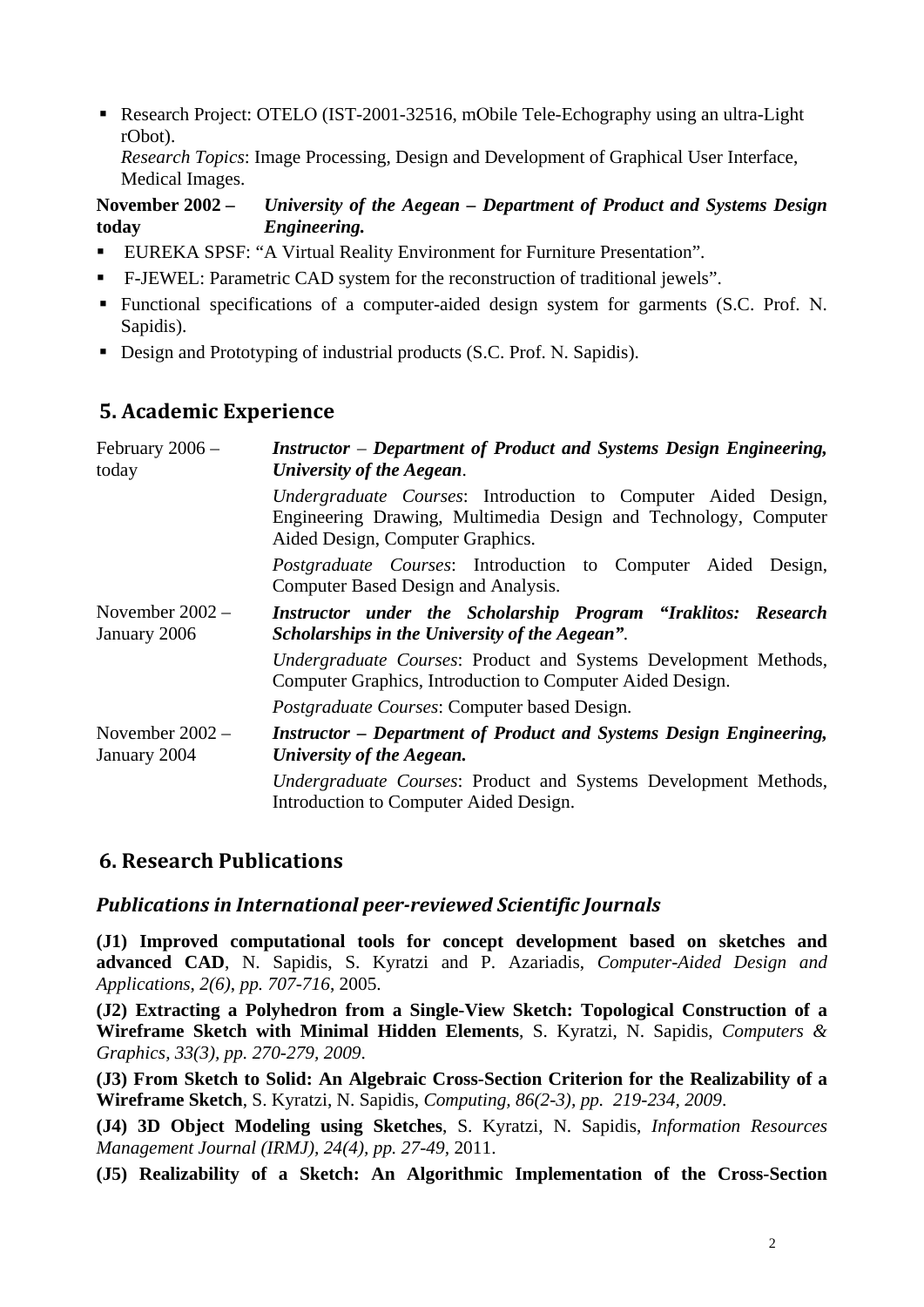**Criterion,** S. Kyratzi, P. Azariadis, N.S. Sapidis, *Computer Aided Design and Applications, 8(5), pp. 665-679*, 2011.

#### *Publications in International peer-reviewed Scientific Conferences*

**(C1) The Dicom Viewer for the Otelo Tele-Echography System**, Ch. Collyda, S. Kyratzi, G. Triantafyllidis, N. Boulgouris and M. G. Strintzis, *in Proc 6th World Multiconferece on Systemics, Cybernetics and Informatics (SCI 2002)*, *Orlando, USA, 2002*.

**(C2) A Virtual Reality Environment Supporting the Design and Evaluation of Interior Spaces**, S. Vosinakis, P. Azariadis, N. Sapidis, S. Kyratzi**,** *4th INTUITION International Conference and Workshop on Virtual Reality and Virtual Environments, 4-5 October 2007, Athens*.

**(C3) An Interactive Sketching Method for 3D Object Modeling**, S. Kyratzi, N. Sapidis, *3rd ACM International Conference on Digital Interactive Media in Entertainment and Arts (DIMEA 2008), Athens, Greece, 10-12 September 2008, pp. 335-342, ACM Press*.

#### *Publications in Greek peer-reviewed Conferences*

**(GC1) Προκαταρκτικός Σχεδιασμός Βιομηχανικού Προϊόντος με Υπολογιστή: Νέες Στρατηγικές Έρευνας και Μέθοδοι στην Αυτόματη Κατασκευή Τρισδιάστατου Στερεού από Σκίτσο.** Σ. Κυρατζή, Ν. Σαπίδης, 3<sup>ο</sup> *Συνέδριο Βιομηχανίας «Ελληνική Βιομηχανία: Προς την Οικονομία της Γνώσης», ΤΕΕ, Ιούλιος 2006, Αθήνα.*

# **7. Refereeing**

| Int. Research Journals    | Computer Aided Design,                            |  |  |  |  |
|---------------------------|---------------------------------------------------|--|--|--|--|
|                           | International Journal of Computer Mathematics,    |  |  |  |  |
|                           | 3D Research                                       |  |  |  |  |
| Int. Research Conferences | Graphics International 2010 (CGI'10),<br>Computer |  |  |  |  |
|                           | International Conference on Computer Graphics,    |  |  |  |  |
|                           | Visualization and Computer Vision'2011 (WSCG'11)  |  |  |  |  |

# **8. Citations**

| <b>Cited Publication</b> | (J1) Improved computational tools for concept development based on sketches and<br>advanced CAD, N. Sapidis, S. Kyratzi and P. Azariadis, Computer-Aided Design and Applications, |                                                                                                             |                                                                                                        |      |  |  |
|--------------------------|-----------------------------------------------------------------------------------------------------------------------------------------------------------------------------------|-------------------------------------------------------------------------------------------------------------|--------------------------------------------------------------------------------------------------------|------|--|--|
|                          | <b>No. Citations</b>                                                                                                                                                              | 3                                                                                                           |                                                                                                        |      |  |  |
| Rec                      | Authors                                                                                                                                                                           | Title                                                                                                       | Published in                                                                                           | Year |  |  |
| 1.                       | S Roth-Koch                                                                                                                                                                       | Creative Shape Interpretation in Paper 3rd International Conference on<br>Scribbles.                        | Geometric Modeling and Imaging<br>(GMAI).                                                              | 2008 |  |  |
| $\overline{2}$ .         | S Roth-Koch<br>$\&$ E.<br>Westkaemper                                                                                                                                             | The implementation of a sketch-based Production Engineering, $4(2-3)$ , pp.<br>virtual product development. | 175-183.                                                                                               | 2010 |  |  |
| $\overline{3}$ .         | S Roth-Koch<br>$\&$ E.<br>Westkaemper                                                                                                                                             | 3-D shapes out of 2-D freehand sketches:<br>Creative spatial interpretation of sketches.                    | Proc. of the 8th Int. Sym. on Tools and<br>Methods of Competitive Engineering,<br>(TMCE), pp. 609-620. | 2010 |  |  |